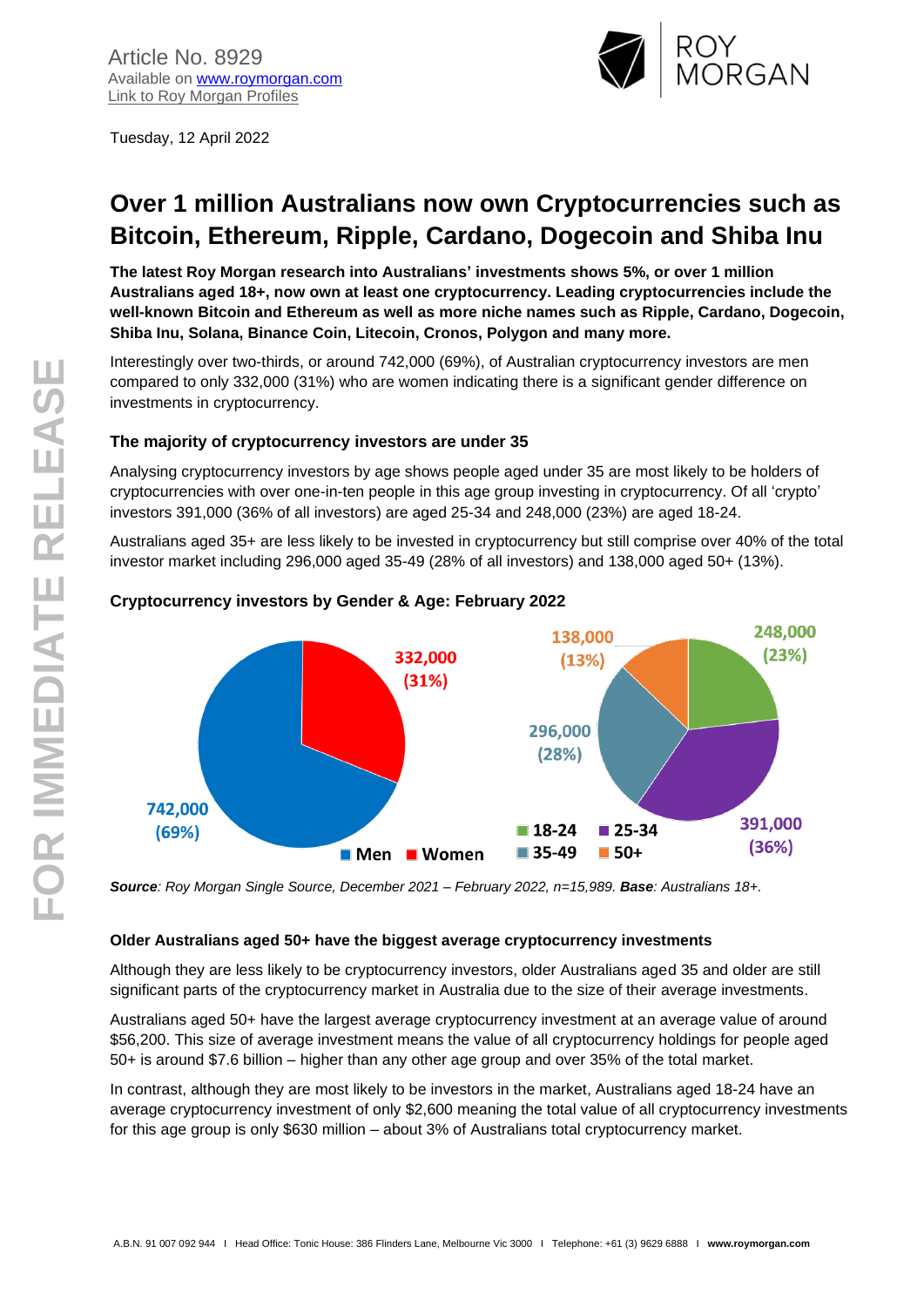The investment profiles of Australians aged 25-34 and 35-49 are similar. People aged 25-34 have an average cryptocurrency investment of \$18,200 while for those aged 35-49 it is slightly higher at \$21,600.

Because they are more likely to be investors in cryptocurrency the size of the market for those aged 25-34 is slightly larger at \$7 billion (32% of the market) than for those aged 35-49 at \$6.4 billion (30%).

Analysis by gender shows men's average cryptocurrency investment of \$23,400 is nearly twice as high as the average investment for women of \$12,800. This large difference means men hold total cryptocurrency investments of \$17.4 billion (81% of the market) compared to only \$4.2 billion (19%) for women.



**Total value of Cryptocurrency investments by Gender & Age: February 2022**

*Source: Roy Morgan Single Source, December 2021 – February 2022, n=15,989. Base: Australians 18+.*

#### **Michele Levine – CEO, Roy Morgan Research, says cryptocurrencies have been in the news heavily in the last few years as Australians look for alternative investment opportunities during a time of increasing upheaval in international markets:**

*"The last few years have seen a big increase in the number of Australians who are now invested into various cryptocurrencies. The most well-known cryptocurrency is of course Bitcoin which has a total market capitalisation of over \$830 billion USD – more than twice as large as the second largest Ethereum with a market capitalisation of around \$400 billion USD.*

*"The latest research into Australia's cryptocurrency investors shows over 1 million Australians aged 18+ now have an investment in cryptocurrency – at an average value of just over \$20,000.*

*"Unsurprisingly younger Australians are more likely to be invested in the cryptocurrency market with around 12% of people aged 18-24 and 11% of those aged 25-34 owning cryptocurrency compared to only 6% of people aged 35-49 and around 2% of those aged 50+.*

*"This breakdown of the market means around 640,000 cryptocurrency investors, almost 60% of the market, are aged under 35 compared to 430,000 aged 35+ (40% of the market). However, these figures hide a stunning reality – older investors invest far more money on average than younger investors and nearly two-thirds of the market by total value is held by those aged 35+.*

*"Cryptocurrency investors aged 50+ have an average investment of around \$56,200 compared to only \$2,600 for those aged 18-24. This means older Australians aged 50+ hold total cryptocurrency investments valued at \$7.6 Billion AUD – more than 12 times as much as the \$630 Million AUD held by those aged 18-24.*